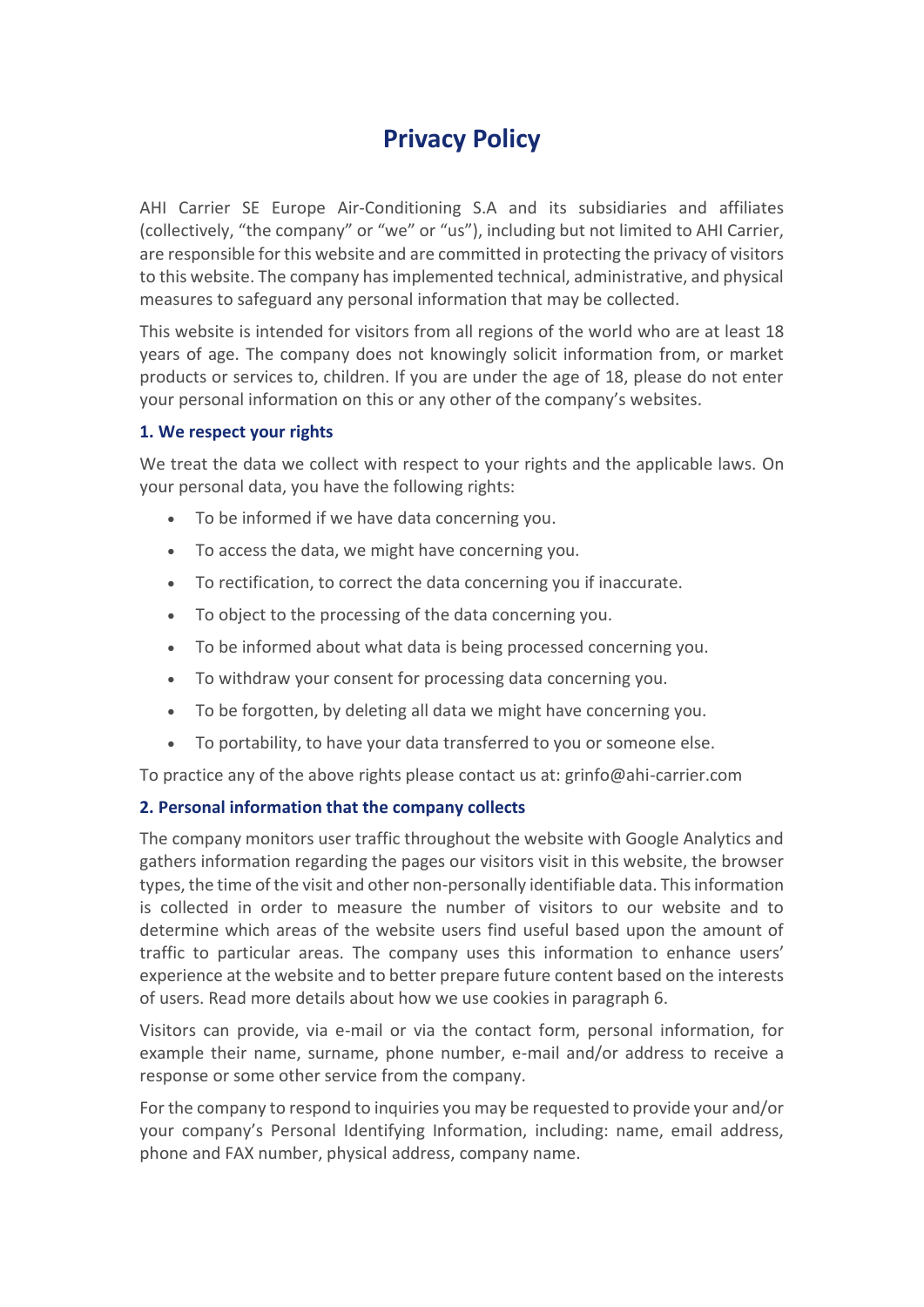To register your products with the company, in addition to your Personal Identifying Information, you may be requested to provide: information that accurately describes the product, information that accurately describes the person/company that installed and maintains the product.

If you are registering to become a supplier to the company, in addition to your Personal Identifying Information, you may be requested to provide: the manufacturing quality system your company uses, your relation to other companies, your total sales and your sales to our companies, the number of employees in your company, the diversity classification and certification of your company.

To subscribe to the company's newsletter, you can provide your name, surname and e-mail, to receive our company's e-mail regarding products, events or other information. You can unsubscribe from these e-mail newsletters at any time via the "unsubscribe" button that will be provided.

During the creation of an account on our website, we collect your name, surname, phone number, e-mail, country of residence and IP address at the moment of the account creation, in order to provide you access to further services for users with personal account.

The collection of information will be transparent to you – you will be asked for it and will have the opportunity to decide whether to provide it. If you choose not to provide any of the information requested, we may be unable to answer to your inquiry or complete the transaction you have requested.

#### **3. How the company uses the personal information it collects?**

Any personal information collected will only be used, as pertinent to a specific website, to: provide the information, item, or service you have requested, communicate with you about products, services, and events relating to the company, improve our products, services and websites, evaluate your interest in and/or allow you to apply for employment with the company, protect against fraud, screen against sanctions and antiterrorism lists as required by law, respond to a legitimate legal request from law enforcement authorities or other government regulators, investigate suspected or actual illegal activity, prevent physical harm or financial loss, conduct investigations to ensure compliance with, and comply with, legal obligations.

Because the company is a multinational company with locations in many different countries, we may transfer your information from one legal entity to another or from one country to another to accomplish the purposes listed above. We will transfer your personal information consistent with applicable legal requirements and only to the extent necessary. If you choose to provide us with your personal information, we will treat that action as consent to transferring your personal information to other companies and other countries as described in this notice.

#### **4. Does the company use your personal information to contact you?**

With your consent, the company may use the personal information you provide to contact you about products, services, promotions, special offers, surveys, and other information that may be of interest to you. If you prefer not to receive such communications, please use the "unsubscribe" function within the e-mail you will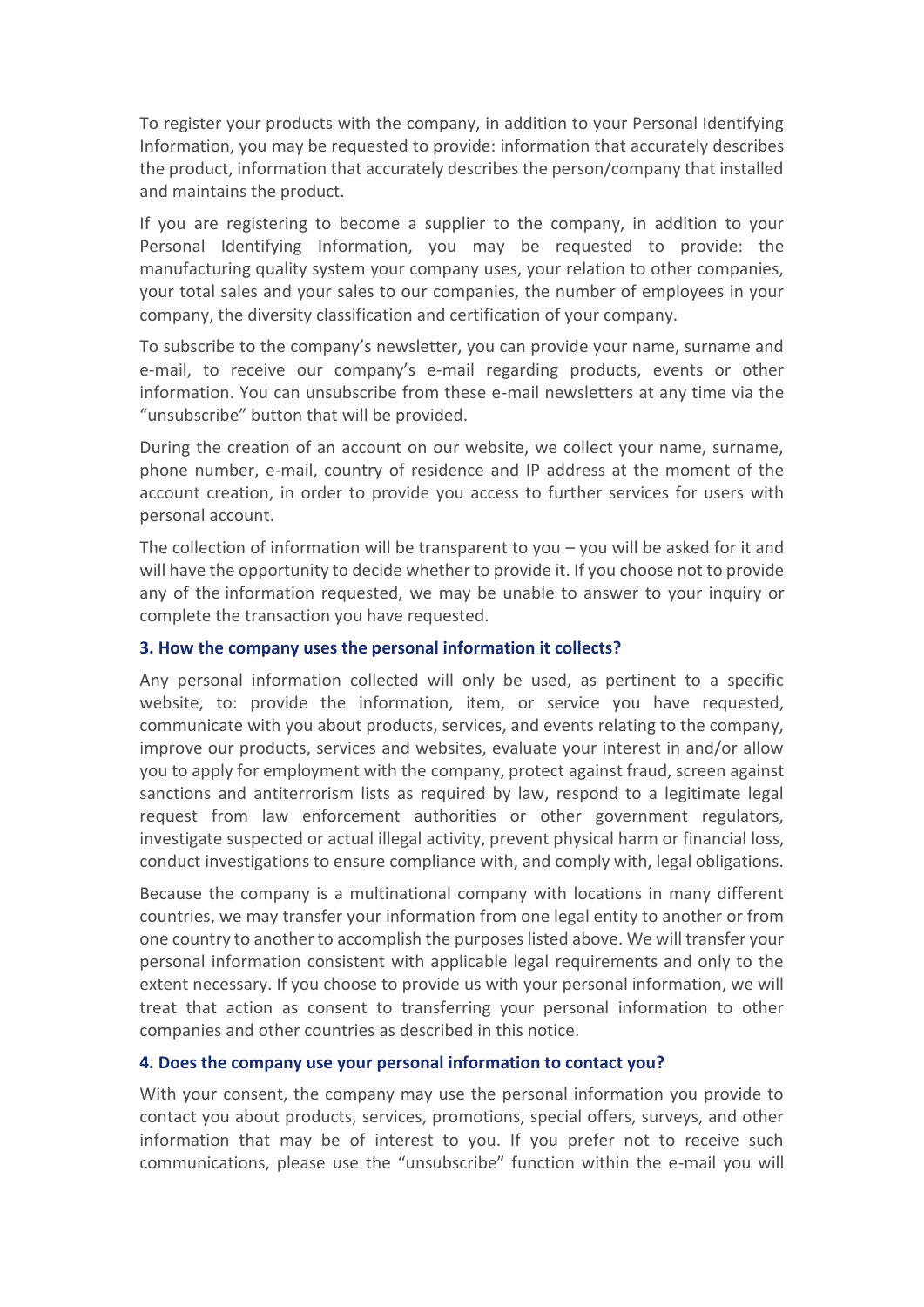receive or let us know by sending an email to grinfo@ahi-carrier.com. The company will ensure that any marketing communications sent by electronic means will provide a simple method for you to opt-out or unsubscribe.

# **5. Does the company share the information it collects with any third parties?**

to: service providers the company has retained to perform services on our behalf. The company will only share your personal information with service providers who comply with legal requirements regarding personal data protection and whom has contractually restricted from using or disclosing the information except as necessary to perform services on our behalf.

# **6. How the company uses cookies or other tracking technologies?**

We use cookies on this website. Cookies are small text files sent to and stored on users' computers that allow websites to recognize repeat users, facilitate users' access to websites, and allow websites to compile aggregate data that will allow content improvements. Cookies do not damage users' computers or files. If you do not want cookies to be accessible by this or any other website we own, you should adjust the settings on your browser program to deny or disable the use of cookies. We also use cookies and similar technology placed by our business partners to enable us to learn which advertisements bring users to our website. With these cookies and similar technology, the information that we collect, and share is anonymous and not personally identifiable.

For more information about cookies and other tracking technologies, click [here.](http://www.allaboutcookies.org/)

# **We use the following kind of cookies:**

## **Strictly necessary cookies:**

These are essential cookies for the proper functioning of the website and allow visitors to navigate through the website and use its features, such as accessing secure areas of the website. Without these cookies some functions might not work properly. You can opt-out or delete these cookies at any time through your browser's settings.

## **Performance – Analytical cookies:**

These cookies collect information of how visitors use this website, the pages they visit, the time of their visit, the devices they are using to visit the website and other anonymous information. We use these cookies to improve this website and its usability. These cookies will be stored for a maximum of 26 months, of course you can delete them at any time through your browser's settings. You can opt-out from all Google Analytics cookies by installing an [opt-out plug-in](https://tools.google.com/dlpage/gaoptout) provided by Google.

## **Marketing – Advertising cookies:**

These cookies provide remarketing options and reporting features for online advertising campaigns. We use Google's cookies for remarketing in order to show you our ads on websites across the internet, based on past visits to our website. These cookies will be stored for a maximum of 26 months, of course you can delete them at any time through your browser's settings.

You can opt-out from these cookies in "[Google Ad Settings](http://www.google.com/settings/ads)" and you can opt-out from DoubleClick's use of cookies by visiting "[DoubleClick opt-](https://www.google.com/settings/ads/onweb#display_optout)out" page. Also, you can opt